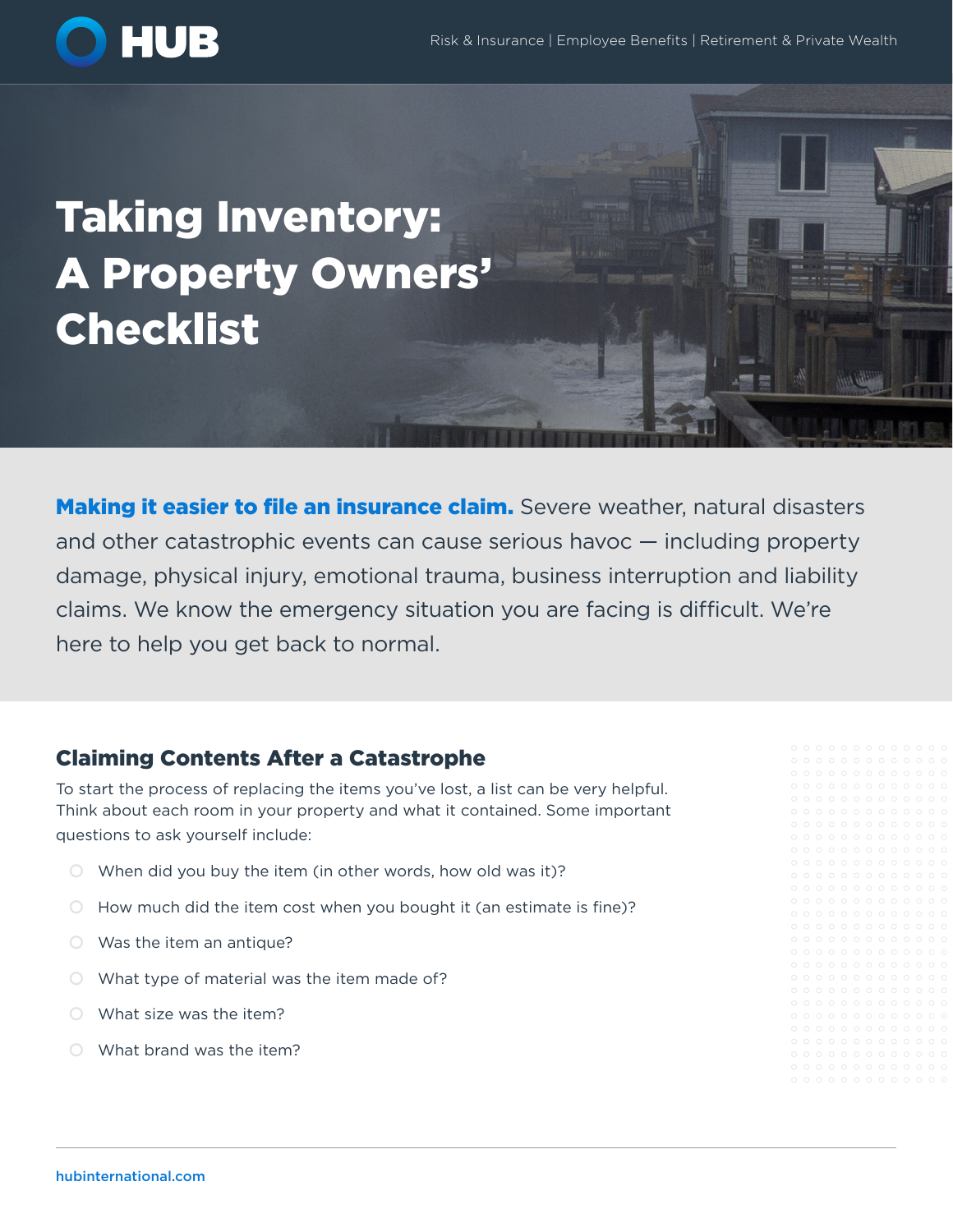| <b>Closets</b>           |                          |                                        |  |  |
|--------------------------|--------------------------|----------------------------------------|--|--|
| Description              | Year<br><b>Purchased</b> | Approximate<br><b>Replacement Cost</b> |  |  |
| Linens                   |                          |                                        |  |  |
| Coats, jackets,<br>shoes |                          |                                        |  |  |
| Sport equipment          |                          |                                        |  |  |
| Art work                 |                          |                                        |  |  |
| Miscellaneous            |                          |                                        |  |  |
|                          |                          |                                        |  |  |
|                          |                          |                                        |  |  |
| <b>Total</b>             |                          |                                        |  |  |

| <b>Hall</b>                |                   |                                        |  |  |
|----------------------------|-------------------|----------------------------------------|--|--|
| Description                | Year<br>Purchased | Approximate<br><b>Replacement Cost</b> |  |  |
| Chairs, tables,<br>mirrors |                   |                                        |  |  |
| Carpets or rugs            |                   |                                        |  |  |
| Clocks, lamps,<br>drapes   |                   |                                        |  |  |
| Art work                   |                   |                                        |  |  |
| Miscellaneous              |                   |                                        |  |  |
|                            |                   |                                        |  |  |
|                            |                   |                                        |  |  |
| <b>Total</b>               |                   |                                        |  |  |

| <b>Office</b>                                  |                          |                                        |  |  |
|------------------------------------------------|--------------------------|----------------------------------------|--|--|
| <b>Description</b>                             | Year<br><b>Purchased</b> | Approximate<br><b>Replacement Cost</b> |  |  |
| Desks, bookshelves,<br>other furniture         |                          |                                        |  |  |
| Computers,<br>telephones, other<br>electronics |                          |                                        |  |  |
| Area rug                                       |                          |                                        |  |  |
| Art work                                       |                          |                                        |  |  |
| Miscellaneous                                  |                          |                                        |  |  |
|                                                |                          |                                        |  |  |
|                                                |                          |                                        |  |  |
| <b>Total</b>                                   |                          |                                        |  |  |

| <b>Kitchen</b>                                                                                 |                          |                                        |
|------------------------------------------------------------------------------------------------|--------------------------|----------------------------------------|
| Description                                                                                    | Year<br><b>Purchased</b> | Approximate<br><b>Replacement Cost</b> |
| Fridge, freezer,<br>stove, microwave,<br>dishwasher<br>(portable)                              |                          |                                        |
| Blenders, hand<br>mixer, toaster,<br>toaster oven.<br>instapot, air fryer,<br>other appliances |                          |                                        |
| Table, chairs,<br>cabinets, stools                                                             |                          |                                        |
| Water filtration<br>systems                                                                    |                          |                                        |
| Dishes, glassware,<br>cutlery, utensils                                                        |                          |                                        |
| Cookware (pots<br>and pans, etc.)                                                              |                          |                                        |
| Art work                                                                                       |                          |                                        |
| Miscellaneous                                                                                  |                          |                                        |
|                                                                                                |                          |                                        |
|                                                                                                |                          |                                        |
| <b>Total</b>                                                                                   |                          |                                        |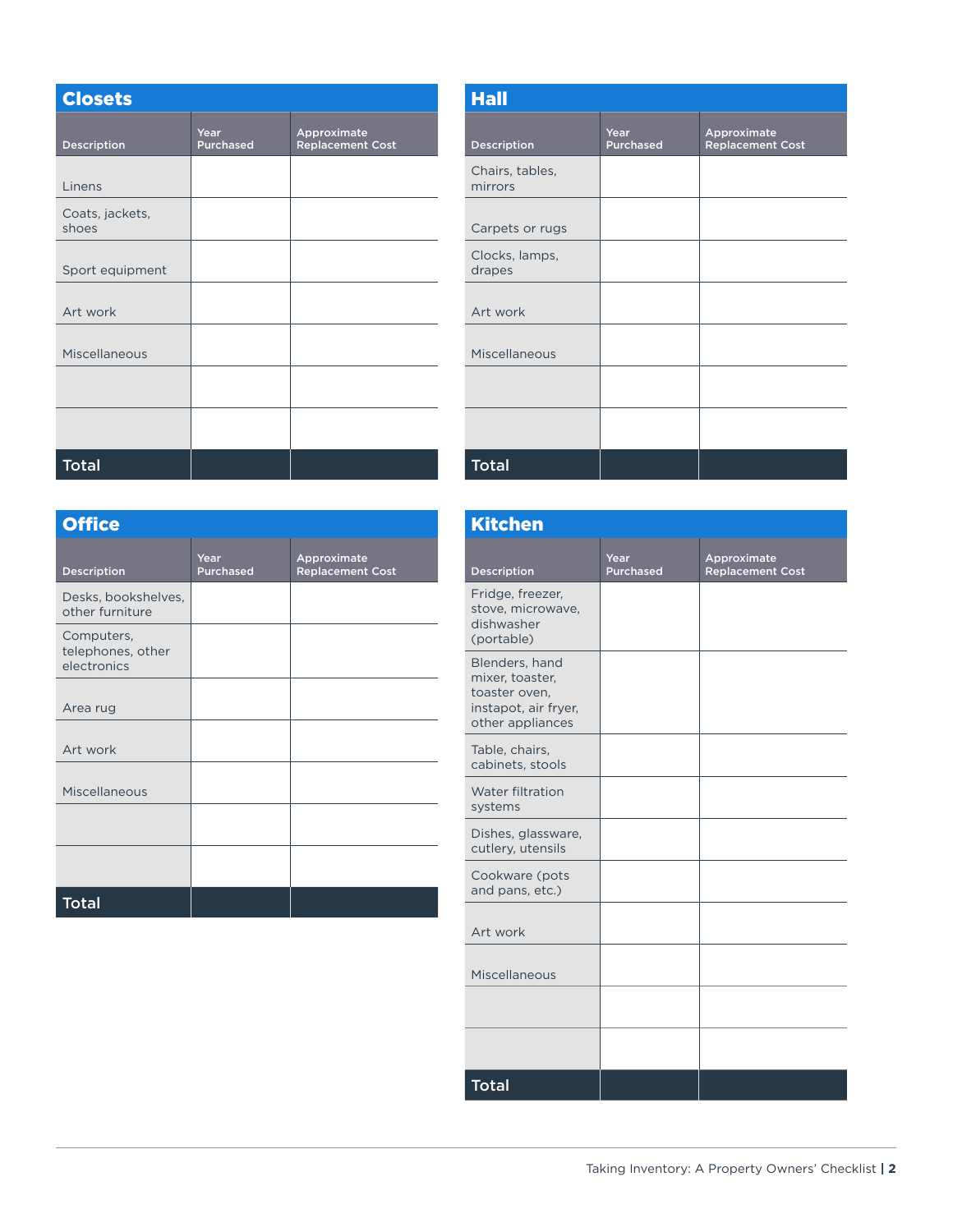| <b>Living Room / Recreation Room</b>  |                          |                                        | <b>Dining Room</b>                                  |                   |                                        |
|---------------------------------------|--------------------------|----------------------------------------|-----------------------------------------------------|-------------------|----------------------------------------|
| Description                           | Year<br><b>Purchased</b> | Approximate<br><b>Replacement Cost</b> | <b>Description</b>                                  | Year<br>Purchased | Approximate<br><b>Replacement Cost</b> |
| Television                            |                          |                                        | Carpets, area rugs                                  |                   |                                        |
| DVD, Blue-ray,<br>other miscellaneous |                          |                                        | Chairs and tables                                   |                   |                                        |
| Game consoles<br>(Xbox, Wii, etc.)    |                          |                                        | Cabinets, buffet,<br>food server, dinner<br>service |                   |                                        |
| Other electronics,<br>DVDs, CDs       |                          |                                        | Candlestick,<br>mirrors, drapes                     |                   |                                        |
| Couch, loveseat,<br>chairs            |                          |                                        | Art work                                            |                   |                                        |
| End tables or<br>coffee tables        |                          |                                        | Silverware and<br>glassware                         |                   |                                        |
| Bookshelves and<br>books              |                          |                                        | China and crystal                                   |                   |                                        |
| Cabinets, desks                       |                          |                                        | Table linens                                        |                   |                                        |
| Plants or pots                        |                          |                                        | Electronics                                         |                   |                                        |
| Area rugs, carpet                     |                          |                                        | Miscellaneous                                       |                   |                                        |
| Lamps, clocks,<br>drapes, vases, etc. |                          |                                        |                                                     |                   |                                        |
| <b>Musical instruments</b>            |                          |                                        |                                                     |                   |                                        |
| Art work                              |                          |                                        | <b>Total</b>                                        |                   |                                        |
| Miscellaneous                         |                          |                                        |                                                     |                   |                                        |
|                                       |                          |                                        |                                                     |                   |                                        |
|                                       |                          |                                        |                                                     |                   |                                        |
| <b>Total</b>                          |                          |                                        |                                                     |                   |                                        |

 $\overline{\phantom{a}}$ 

 $\overline{\phantom{0}}$ 

 $\overline{\phantom{0}}$ 

 $\sim$  10  $\mu$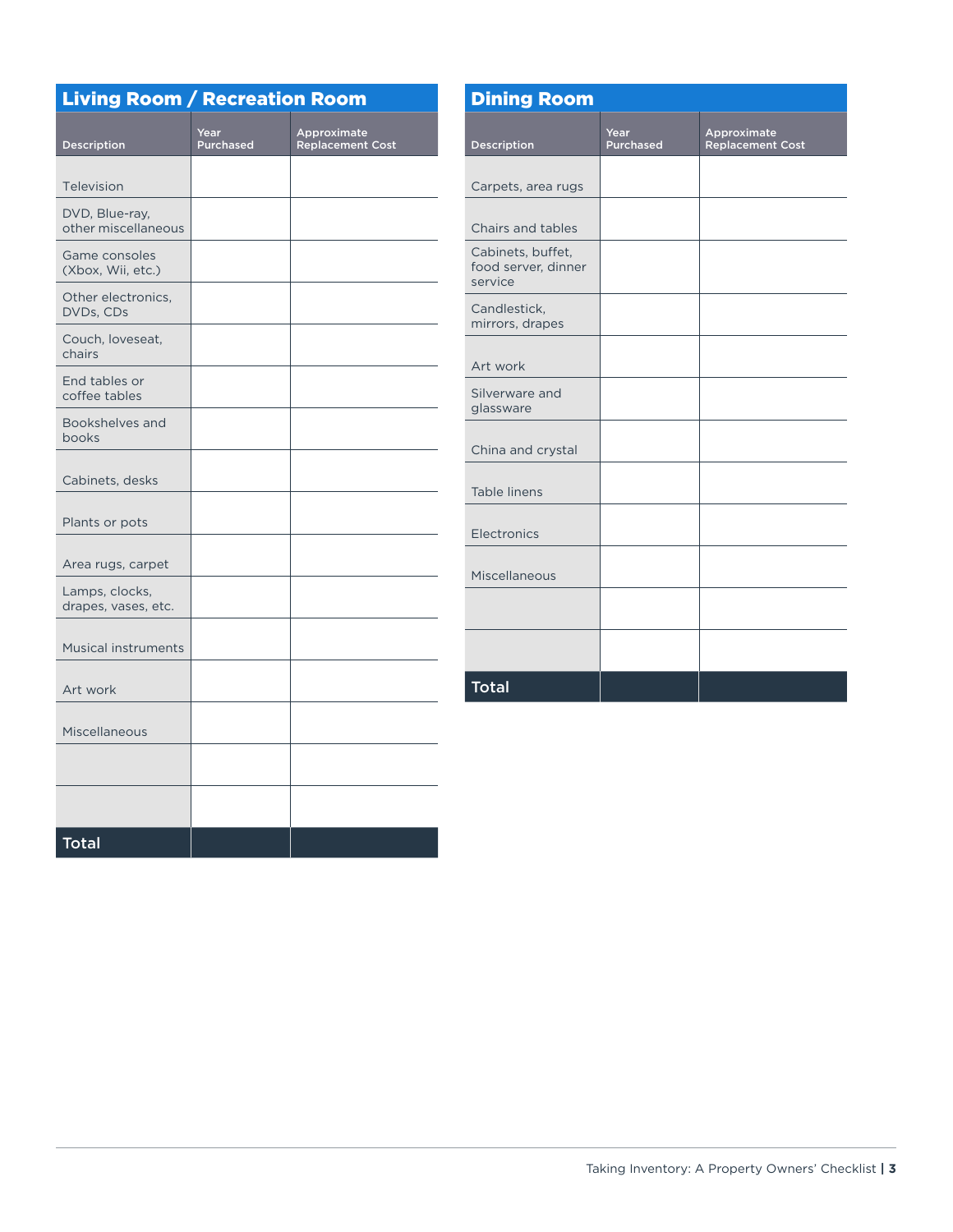| <b>Bedrooms</b>                                         |                          |                                        |
|---------------------------------------------------------|--------------------------|----------------------------------------|
| Description                                             | Year<br><b>Purchased</b> | Approximate<br><b>Replacement Cost</b> |
| Carpets, area rugs,<br>drapes                           |                          |                                        |
| <b>Bedding</b>                                          |                          |                                        |
| Headboard and<br>mattress                               |                          |                                        |
| Clothing                                                |                          |                                        |
| Jewelry                                                 |                          |                                        |
| Television                                              |                          |                                        |
| Nightstands,<br>dressers, armoires,<br>other furniture  |                          |                                        |
| Lamps, mirrors                                          |                          |                                        |
| Art work                                                |                          |                                        |
| Accessories<br>(handbags, scarves,<br>hats, shoes etc.) |                          |                                        |
| Miscellaneous                                           |                          |                                        |
|                                                         |                          |                                        |
|                                                         |                          |                                        |
| <b>Total</b>                                            |                          |                                        |

| <b>Porch / Patio</b> |                          |                                        |  |  |
|----------------------|--------------------------|----------------------------------------|--|--|
| <b>Description</b>   | Year<br><b>Purchased</b> | Approximate<br><b>Replacement Cost</b> |  |  |
| Chair, tables        |                          |                                        |  |  |
| Sunbeds              |                          |                                        |  |  |
| <b>Dining Set</b>    |                          |                                        |  |  |
| Planters, etc.       |                          |                                        |  |  |
| Pool equipment       |                          |                                        |  |  |
| Miscellaneous        |                          |                                        |  |  |
|                      |                          |                                        |  |  |
|                      |                          |                                        |  |  |
| <b>Total</b>         |                          |                                        |  |  |

| <b>Basement &amp; Garage</b>                |                          |                                        |  |  |
|---------------------------------------------|--------------------------|----------------------------------------|--|--|
| <b>Description</b>                          | Year<br><b>Purchased</b> | Approximate<br><b>Replacement Cost</b> |  |  |
| Lawn mower,<br>garden tools,<br>power tools |                          |                                        |  |  |
| Auto accessories                            |                          |                                        |  |  |
| Work bench                                  |                          |                                        |  |  |
| Tools                                       |                          |                                        |  |  |
| Snow removal<br>equipment                   |                          |                                        |  |  |
| Luggage                                     |                          |                                        |  |  |
| Christmas<br>decorations                    |                          |                                        |  |  |
| Miscellaneous                               |                          |                                        |  |  |
|                                             |                          |                                        |  |  |
|                                             |                          |                                        |  |  |
| <b>Total</b>                                |                          |                                        |  |  |

| <b>Bathrooms</b>                                   |                          |                                        |  |  |
|----------------------------------------------------|--------------------------|----------------------------------------|--|--|
| Description                                        | Year<br><b>Purchased</b> | Approximate<br><b>Replacement Cost</b> |  |  |
| Curling irons, flat<br>irons, blow dryers,<br>etc. |                          |                                        |  |  |
| Bath mat and<br>shower curtain                     |                          |                                        |  |  |
| <b>Towels</b>                                      |                          |                                        |  |  |
| Scale                                              |                          |                                        |  |  |
| Electric razor,<br>electric toothbrush             |                          |                                        |  |  |
| Cabinets and<br>contents                           |                          |                                        |  |  |
| Cosmetics and<br>fragrances                        |                          |                                        |  |  |
| Miscellaneous                                      |                          |                                        |  |  |
|                                                    |                          |                                        |  |  |
|                                                    |                          |                                        |  |  |
| <b>Total</b>                                       |                          |                                        |  |  |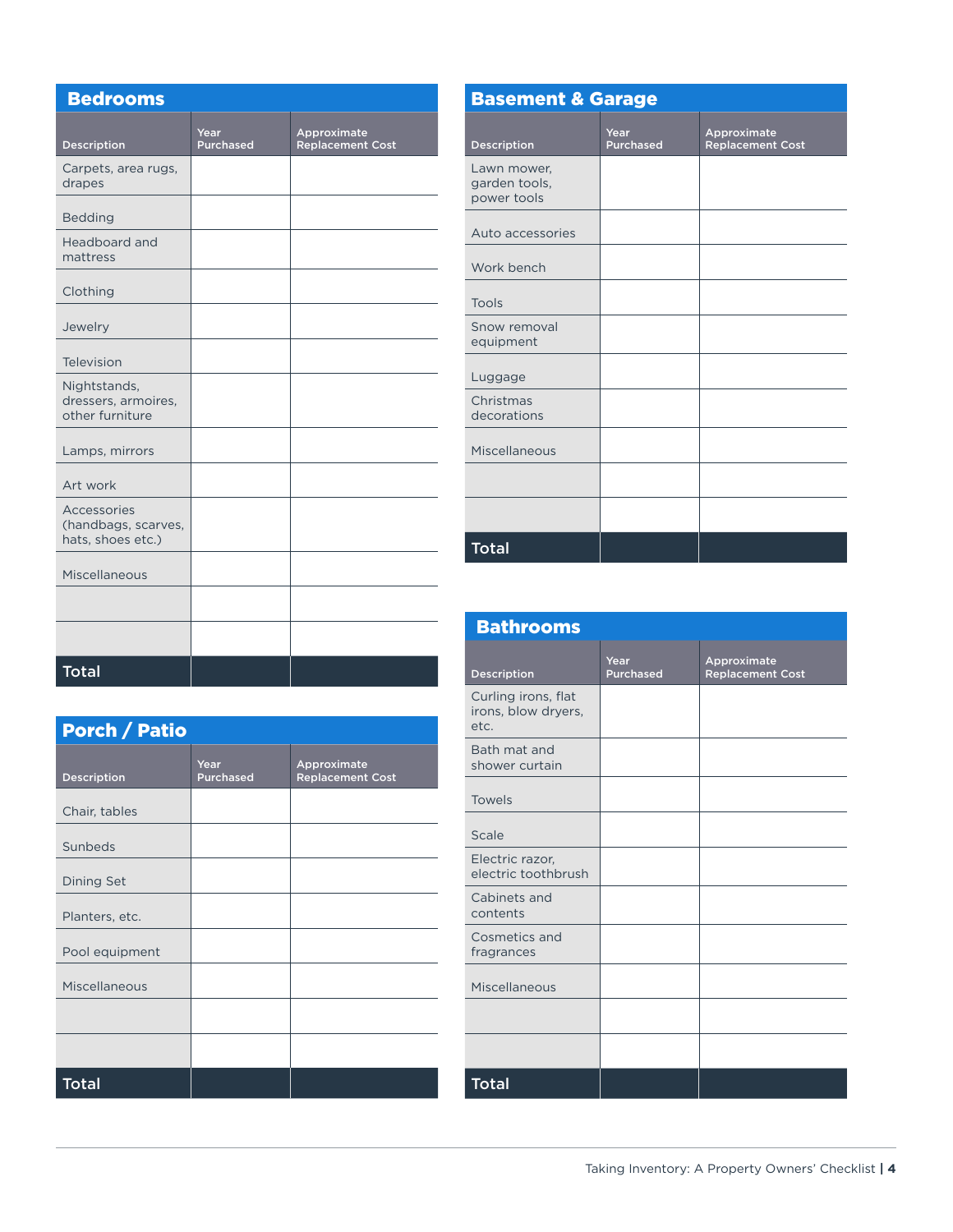| <b>Utility Room</b>                              |                   | <b>Other</b>                           |                    |                   |                                        |
|--------------------------------------------------|-------------------|----------------------------------------|--------------------|-------------------|----------------------------------------|
| Description                                      | Year<br>Purchased | Approximate<br><b>Replacement Cost</b> | <b>Description</b> | Year<br>Purchased | Approximate<br><b>Replacement Cost</b> |
| Washing machine,<br>dryer                        |                   |                                        |                    |                   |                                        |
| Iron, ironing board                              |                   |                                        |                    |                   |                                        |
| Sewing machine,<br>sewing supplies               |                   |                                        |                    |                   |                                        |
| Air conditioner,<br>humidifier,<br>de-humidifier |                   |                                        |                    |                   |                                        |
| Hot water heater                                 |                   |                                        |                    |                   |                                        |
| Vacuum cleaner                                   |                   |                                        |                    |                   |                                        |
| Heater, fans, tools                              |                   |                                        |                    |                   |                                        |
| Miscellaneous                                    |                   |                                        |                    |                   |                                        |
|                                                  |                   |                                        |                    |                   |                                        |
|                                                  |                   |                                        |                    |                   |                                        |
| <b>Total</b>                                     |                   |                                        | <b>Total</b>       |                   |                                        |

# Next Steps:

- 1. Report the claim
- 2. Document the damage with photos/video
- 3. Protect the property and prevent further damage with temporary repairs
- 4. Develop a full list of the damaged items
- 5. Keep track of your claims costs and categorize them
- 6. Continue to follow up with your claims consultant and broker who can help you navigate the claims process

Contact your nearest HUB office for assistance.